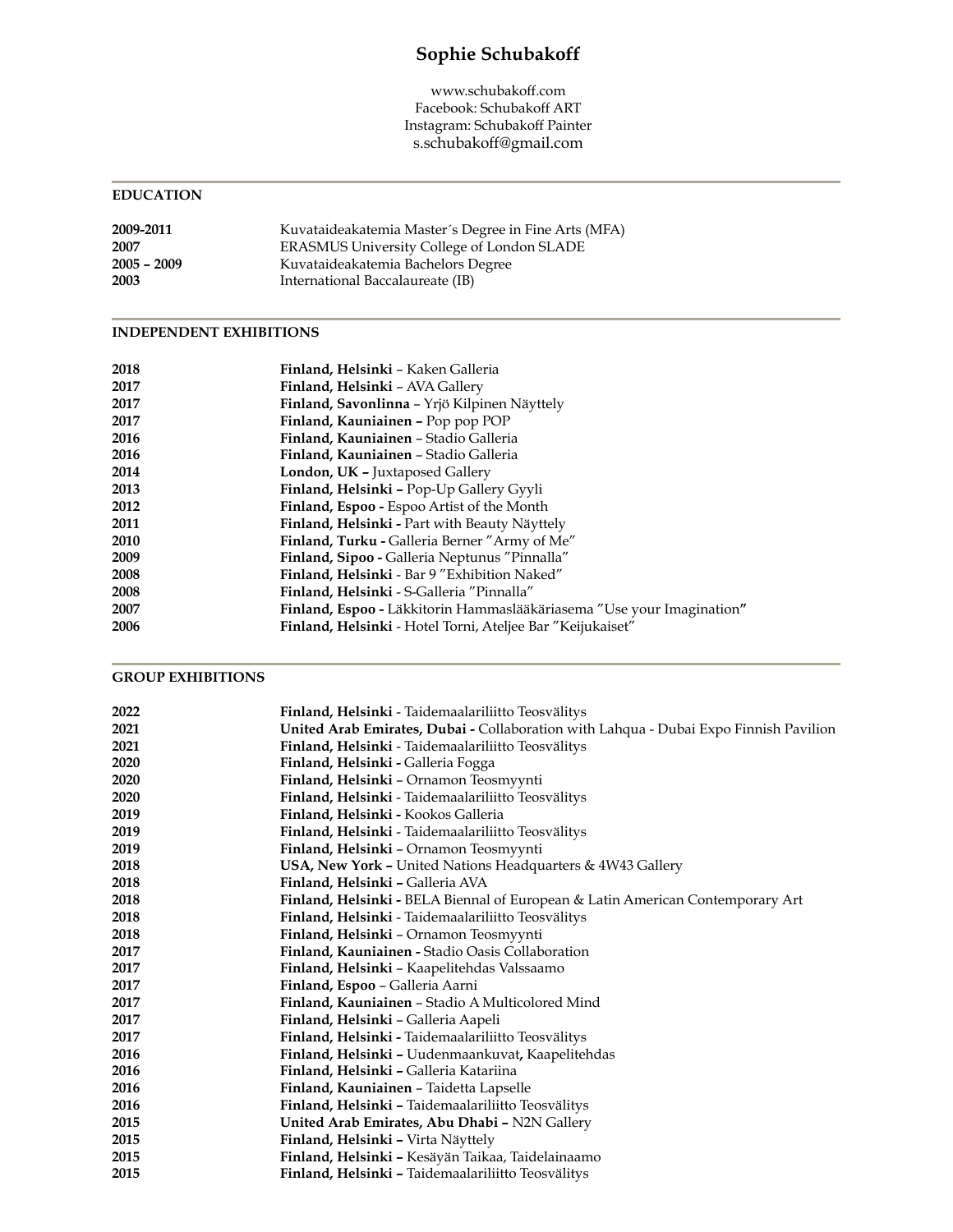| 2014        | Finland, Helsinki - Art Week Helsinki, Kaapelitehdas                               |
|-------------|------------------------------------------------------------------------------------|
| 2014        | Finland, Espoo - Galleria Aarni "Uusi Kesä"                                        |
| 2014        | Finland, Helsinki - Taidemaalariliito Teosvälitys                                  |
| 2013        | UK, London - Parallax Art Fair                                                     |
| 2013        | Finland, Helsinki - POP UP Exhibition Galleria ARTIKA                              |
| 2013        | Finland, Helsinki - "Jossakin"                                                     |
| 2013        | <b>UK, London – Juxtapose[d] Gallery</b>                                           |
| 2013        | <b>Finland, Joutsa -</b> Pohjoinen Rakkaus                                         |
| 2013        | <b>Finland, Pyhäniemi - Pyhäniemi 2013</b>                                         |
| 2013        | Finland, Espoo - Galleria Aarni "Kronos-Kairos" Exhibition                         |
| 2013        | <b>Finland, Helsinki - Uudet Maan Kuvat Exhibition - Kaapelitehdas</b>             |
| 2013        | <b>Finland, Helsinki - Art of Basware Young Artist Competition</b>                 |
| 2013        | UK, London - Gagliardi Gallery Exhibition                                          |
| 2013        | <b>Finland, Helsinki -</b> Taidemaalariliito Teosvälitys                           |
| 2013        | Finland, Sipoo - Gumbostrand konst & Form Auction Exhibition                       |
| 2012        | <b>Finland, Sipoo - Gumbostrand Konst &amp; Form</b>                               |
| 2012        | Finland, Helsinki - ARTFORUM -Messukeskus                                          |
| 2012        | <b>France, Paris - Carrousel du Louvre</b>                                         |
| 2012        | <b>Finland, Helsinki - "C'est la vie" Sanomatalo Mediatori</b>                     |
| 2012        | Italy, Ferrara Chianciano Internation Art Award Exhibition                         |
| 2012        | France, Nice - Galleria Monteoliveto "Marilyn Monroe Exhibition"                   |
| 2012        | Spain, Barcelona - Barcelona Showcase                                              |
| 2012        | <b>Belgium, Brussels - Bloom! Hotel "On The Cover Edition"</b>                     |
| 2012        | <b>Finland, Espoo - Galleria Aarni "Vielä Mitä"</b>                                |
| 2012        | <b>Italy, Ferrara - Vivid Arts Network New York</b>                                |
| 2012        | Monaco, Monte-Carlo - ART MONACO- The Grimaldi Forum                               |
| 2012        | Finland, Helsinki - Taidemaalariliiton Teosvälitys                                 |
| 2012        | Italy, Florence - ARTOUR-O FLORENCE Genova Shanghai Rome Yiwu London               |
| 2011        | <b>Italy, Florence - International Biennale of Contemporary Art</b>                |
| 2011        | <b>USA, New York - The Broadway Gallery NYC</b>                                    |
|             | (NYARTS MAGAZINE featuring Sophie Schubakoff Jan 2012 edition)                     |
| 2011        | Finland, Helsinki - ARTFORUM - Messukeskus                                         |
| 2011        | <b>Finland, Helsinki -</b> No Limits - Sanomatalo Mediatori                        |
| 2011        | <b>Finland, Helsinki -</b> Taidemaalariliitton Teosvälitys                         |
| 2010        | Finland, Helsinki - Naisten Joulumessut (C30)                                      |
| 2010        | Finland, Helsinki - Espoo Art ry Vuosinäyttely - Sanomatalo, Mediatori             |
| 2010        | Finland, Helsinki - Kaiku Galleria Maisteri Kevätnäyttely                          |
| <b>2010</b> | Finland, Helsinki - Taidemaalariliitton Teosvälitys                                |
| <b>2010</b> | Finland, Helsinki - Cable Fair Art & Design                                        |
| 2009        | <b>Finland, Helsinki -</b> Naisten Joulumessut (F75)                               |
| 2009        | <b>Finland,Mäntyharju -</b> Exhibition in Taidekeskus Salmela                      |
| 2009        | <b>Finland, Mäntyharju - Mäntyharju Open House</b>                                 |
| 2009        | <b>Belgium, Brussels - Bloom! project</b>                                          |
| 2008        | Finland, Helsinki Helsingin Taidehalli Kunsthalle "Piirustusluokka, tyhjä on täysi |
| 2008        | Finland, Helsinki - Galleria Myymälä "Summer Exhibit"                              |
| 2007        | Finland, Helsinki - Galleria Välivuosi "Home Drawings"                             |
| 2007        | Finland, Helsinki - Kuvataideakatemia "New Concepts"                               |

#### **AWARDS**

- 2013 Art of Basware Audience Favorite Award<br>2013 Gagliardi Gallery Award London exhibition
- Gagliardi Gallery Award London exhibition
- 2012 Chianciano International Artist Honorable Mention Award

#### **GRANTS/SCHOLARSHIPS**

- TAIKE Grant 2021, 2021, 2020<br>• Anita Spellman Foundation G
- Anita Snellman Foundation Grant, 2010<br>• Kuvataideakatemia Grant, 2009
- Kuvataideakatemia Grant, 2009
- Salmela Artist Scholarship 2009<br>• Kuvataideakatemia Fine Arts Un
- Kuvataideakatemia Fine Arts University, Grant, 2007